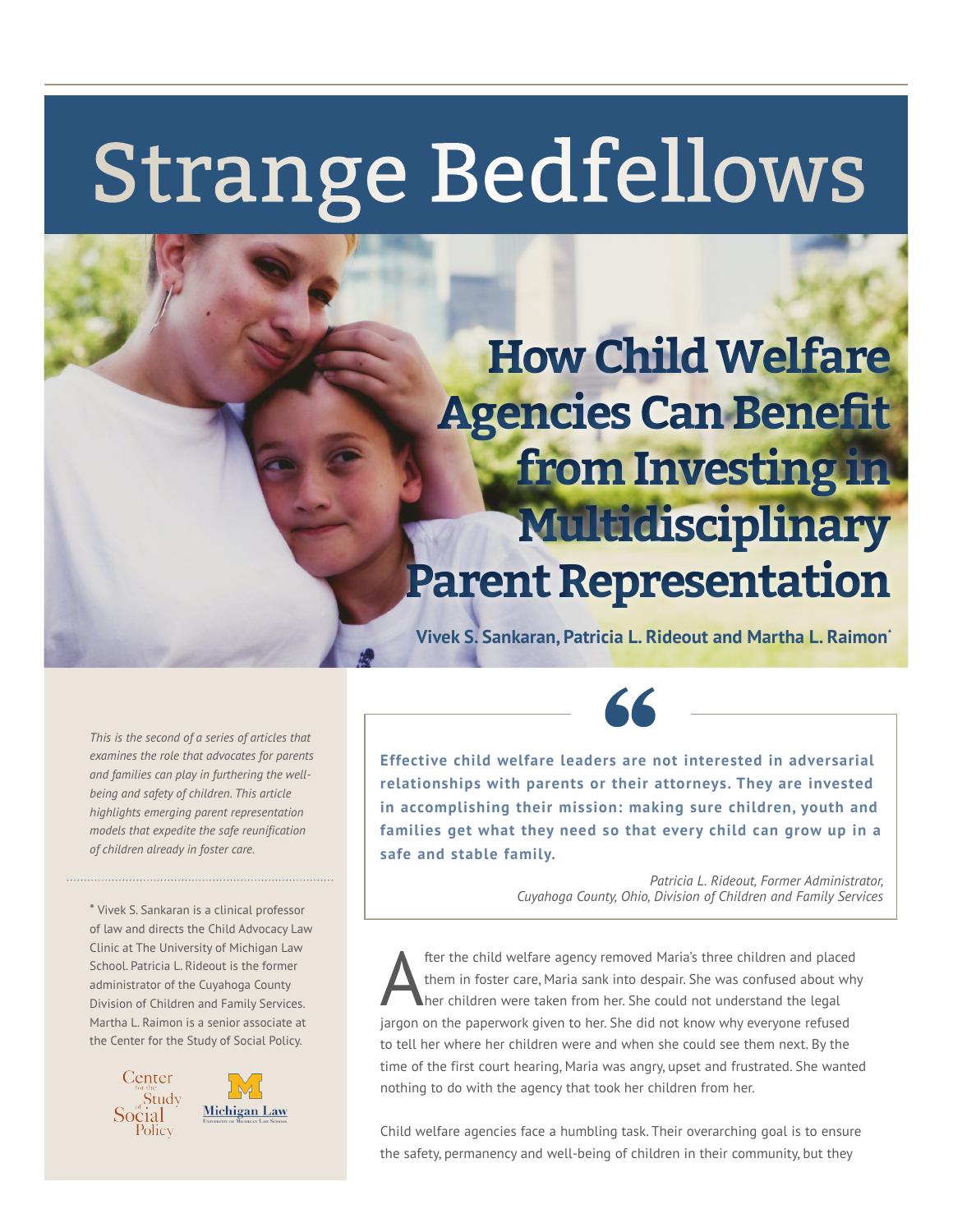face difficult decisions about when a child's safety is in jeopardy and placement in foster care may be necessary. Understanding the severe consequences for the child and his or her family, they must try, in the first instance, to prevent unnecessary removals of children from their families. When placement into foster care is necessary to ensure the safety of the child, they must work diligently to reunify children with their birth parents. And to do that, they must juggle a number of difficult tasks, such as identifying appropriate placements for children, securing services for parents and arranging visitation.

Yet, to achieve success, agencies must do one thing especially well in every circumstance—*they must effectively engage birth parents in all aspects of case planning*. If parents are not effectively engaged, agencies will too often fail in their efforts to either reunify children with their parents or to achieve another permanency goal for the children.

Effectively engaging with birth parents around this work has been a particularly elusive goal for child welfare agencies. Birth parents like Maria are often skeptical and mistrustful of the intent of the agency to help them get their children home, particularly when the agency has just removed their children from their care. Birth parents may be resistant to forming trusting relationships with caseworkers and may be reluctant to comply with services. Additionally, birth parents face a host of complicated legal and socio-emotional needs that require a significant amount

of time to address, which few caseworkers can provide, given high caseloads, sometimes limited skills and administrative responsibilities. In many jurisdictions, caseworkers are only expected to meet with parents once each month. Predictably, parent engagement remains a strong barrier to child welfare agencies achieving the outcomes they desire for children.

A new and perhaps surprising tool has emerged to assist child welfare agencies to better engage parents and achieve improved outcomes for children—*multidisciplinary parent representation*. Legal offices across the country are providing birth parents with the assistance of a team consisting of a lawyer, social worker and a parent mentor to help guide them through the complexities of a child welfare case. Rather than obstructing child welfare agencies from accomplishing their goals, these multidisciplinary teams are instead furthering agency goals by reducing unnecessary removals of children from their homes, achieving greater rates of reunification and expediting permanency for children – the same outcomes agencies are required to seek by federal law. Initial data from these programs demonstrate the dramatic impact that this type of parent representation can have on outcomes for children.

This article will explore the challenges facing child welfare agencies in engaging parents, suggest how multidisciplinary parent representation can assist them in reaching their goals and encourage child welfare agencies to prioritize strengthening parent representation in their jurisdictions.

## Lack of Parent Engagement Undermines the Ability of Child Welfare Agencies to Accomplish Their Goals.

Inlike other types of legal disputes, child welfare<br>proceedings are unique in two major respects. Fi<br>outset of the case, in most instances all parties in<br>the most interest in the case of the state of the state of proceedings are unique in two major respects. First, at the outset of the case, in most instances all parties in a child welfare case share the same goal: to reunify children with their families. The Constitution of the United States presumes that the interests of children are best served when they are safely cared for by their birth parents. $^1$  Consistent with this presumption, both federal and state laws not only mandate that child welfare agencies keep children in their homes absent evidence that it would be "contrary to the welfare of the child" but also require agencies to make "reasonable efforts" both to prevent children from being removed and if removed, to expedite the child's return

back home.<sup>2</sup> Agencies' internal policies also reflect the primacy of reunification as their chief goal for those children who are removed from their parents. Thus, in nearly every child welfare case, all parties are legally obligated to work toward the same outcome for the child.

Second, child welfare cases are unique because the legal disputes primarily center on resolving what will happen in the future, as opposed to adjudicating historical facts. Most other legal disputes involve a contest over what happened in the past. Did the defendant rob the bank? Did the company breach the contract? Did the employer discriminate against the worker? Once the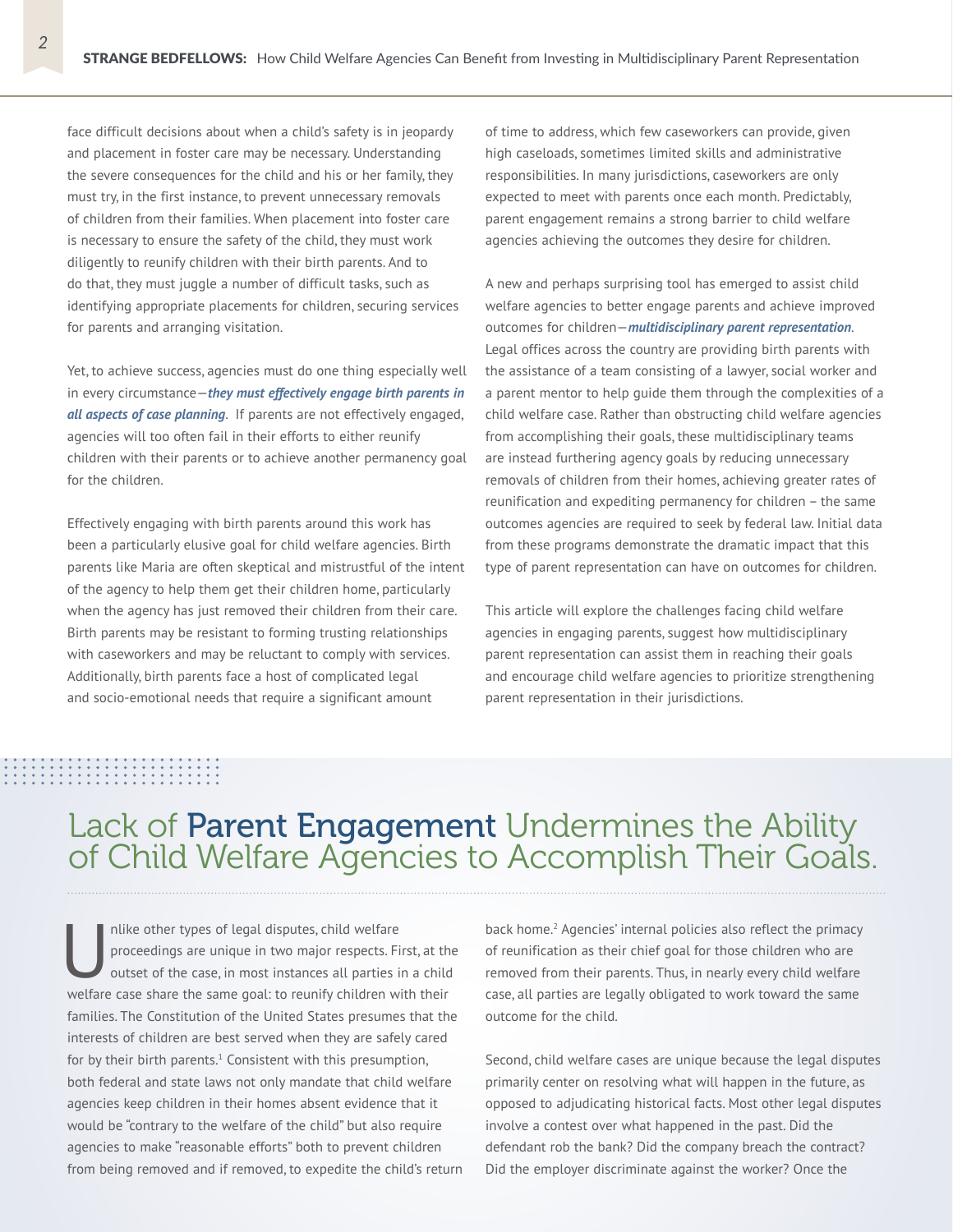historical facts are settled, the only remaining question is what the precise punishment or remedy will be for the offense. After that, the case is concluded. Neither the court, nor the parties, has an ongoing need to work together within the context of the case.

Child welfare cases are different. In many, the question of what happened in the past plays a minor role in the case. Parents often admit that they have neglected or abused their children in some way, but these admissions do not resolve the case. They simply mark the beginning of the next phase of the case, which often lasts months, if not years. And in this phase, the focus is entirely forward-looking. What should happen in the future? How will the court and the parties work together to return the child home safely? What services will be offered? When will the child be able to return home? Until that happens, how will visitation be structured and the child's needs best be met? Given the parties' shared goal of returning the child to his or her parents, the parties must work together to ensure that this will happen.

But it is not enough for the professionals to work together. A crucial requirement for achieving reunification is engaging parents to remain actively and constructively involved in their child welfare case and in their children's lives. Studies have repeatedly shown that when child welfare agencies are able to work effectively with birth parents, outcomes improve for children.3 Effective engagement involves making parents meaningful partners in case planning, providing them with a voice in the decision-making process and sharing with them the information they need to successfully advocate for themselves and their children.<sup>4</sup> When this type of engagement occurs, parents are far more receptive to accepting services from child welfare and related agencies.<sup>5</sup> Additionally, parents who engage with child welfare agencies are more likely to feel hopeful, openly acknowledge problems and become motivated to change.<sup>6</sup> Unsurprisingly, the U.S. Department of Health and Human Services has observed that "[s]uccessfully involving family members in case planning may be the most critical component for achieving outcomes in child welfare practice."7

Yet, despite the consensus about the importance of engaging parents, the goal remains elusive. Recent federal child and family service reviews concluded that every state failed in this area, finding that agencies only involved parents and children in roughly 50 percent of cases.<sup>8</sup> The federal reviews also found that only 19 states met the national standard for reunifying children with their parents.<sup>9</sup> In only approximately 50 percent of all child welfare cases do agencies successfully reunify children with their parents.10

Child welfare agencies struggle to engage parents for a number of reasons. Many caseworkers are overworked and lack the experience or the time to spend with parents, who often present complicated legal and emotional issues and carry a deep history of trauma.<sup>11</sup> **Effective involves making parents meaningful partners in case planning, providing them with a voice in the decision-making process and sharing with them the information they** 

#### A

caseworker's ability to engage parents is also impeded by their conflicting roles. Caseworkers often make decisions that result in the separation of the family. They then must work to reunify the same family **need to successfully advocate for** 

they helped to separate. Additionally, if the parent fails to make progress on his or her service plan, then the same caseworker tasked with reunifying the family may simultaneously seek to terminate that parent's rights. Thus, understandably, many parents find it very difficult to trust caseworkers.

**themselves and their children.**

As a result of these and other dynamics, parents often feel disrespected, excluded from the decision-making process and "helpless and confused in an overly adversarial system."12 They may refuse to share information with their caseworkers and typically do not view agencies as partners. $13$  Rather, they view caseworkers as authority figures mandating what they must do and watching to see if they comply, exactly the sort of dynamic that undermines the goals of child welfare agencies.<sup>14</sup> So long as this dynamic remains, child welfare agencies will not achieve the best outcomes for children.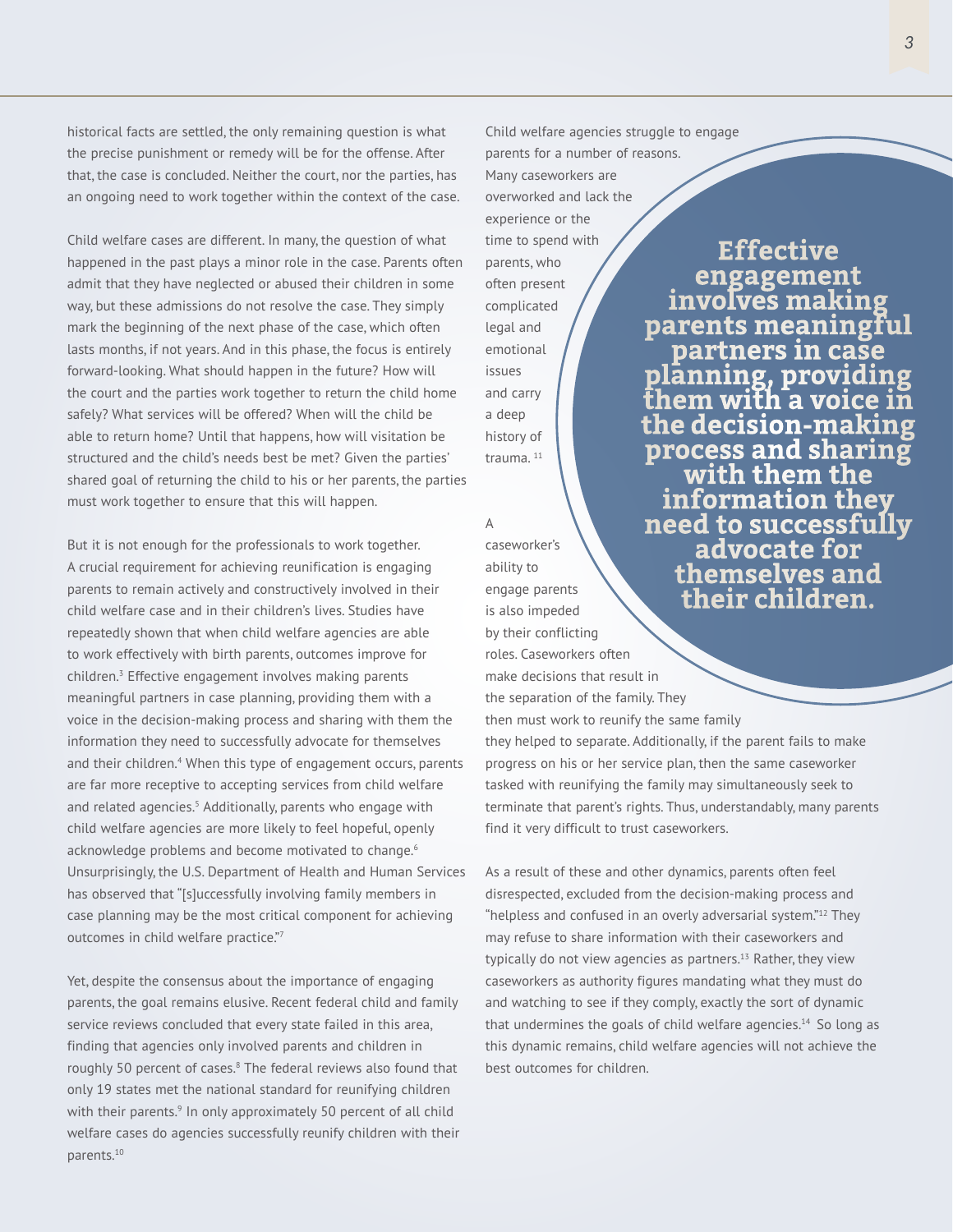### ---------------<br>--------------

#### Inadequate Parent Representation Throughout the Country Impedes Child Welfare Systems' Efforts to Engage Parents.

nfortunately, inadequate parent representation only exacerbates the struggles faced by child welfare agencies to engage parents.

Consider this reality for Maria, the parent described earlier. Before her initial shelter care hearing, she is not greeted by an attorney. Instead, she waits alone outside of the courtroom. When the clerk calls her case, she remains motionless until the clerk tells her to come forward. The judge instructs her that the individual standing beside her is her lawyer. And for the next 10 minutes, a conversation occurs between the lawyers and the judges, none of which Maria comprehends. The clerk then announces a date for the next hearing, and Maria is abruptly hustled out of the courtroom. Just like that, the court has determined that her children remain in foster care. She doesn't know for how long.

She is confused. She is scared. She may not have seen her daughter for days. And her anger intensifies.

Over the next few weeks, her phone calls to her new attorney go unanswered, as do her many questions about what is happening with her daughter. When her caseworker approaches her and asks

**Inadequate parent representation only exacerbates the struggles faced by child welfare agencies to engage parents.**

her to discuss her case plan and engage in services, Maria shuts down. Yet, the clock dictating when her parental rights will be terminated continues to tick at a steady, rapid pace.

This is the reality faced by many parents in the child welfare system. While most states, but not all, provide parents attorneys in child welfare cases, they have failed to ensure that parents receive adequate legal representation.<sup>15</sup> Consequently, parents' lawyers are underpaid, overworked and inadequately trained.<sup>16</sup> They carry high caseloads. They lack access to experts from other disciplines, like social workers, investigators and parent partners. Rather than spending their time engaging with their clients or advocating for them at important agency meetings, they too often move from hearing to hearing, simply helping to process a case from one stage to the next.

National child advocacy groups have lamented the inadequacy of parents' counsel for many years. For example, a 2005 report by the American Bar Association described parent representation in one state as falling "disturbingly short of standards of practice."<sup>17</sup> Yet, systems have largely failed to respond to this outcry. Although significant reforms have occurred in some jurisdictions to

strengthen legal representation in criminal matters, parent representation has received scant attention. But in maintaining the status quo of inadequate parent representation, systems are contributing to the isolation and frustration experienced by parents, further leading to their disengagement with the system.

Child welfare agencies have recently employed a number of innovations to improve their ability to engage parents, including convening team decision-making meetings,<sup>18</sup> employing parent mentors to help parents navigate the system and connecting birth parents and foster parents to ensure that parents remain involved in raising their children even when children are not in their care. But they have yet to recognize the link between strong parent representation and parent engagement. The next section discusses how multidisciplinary parent representation can serve as an important tool to engage parents and reach common goals.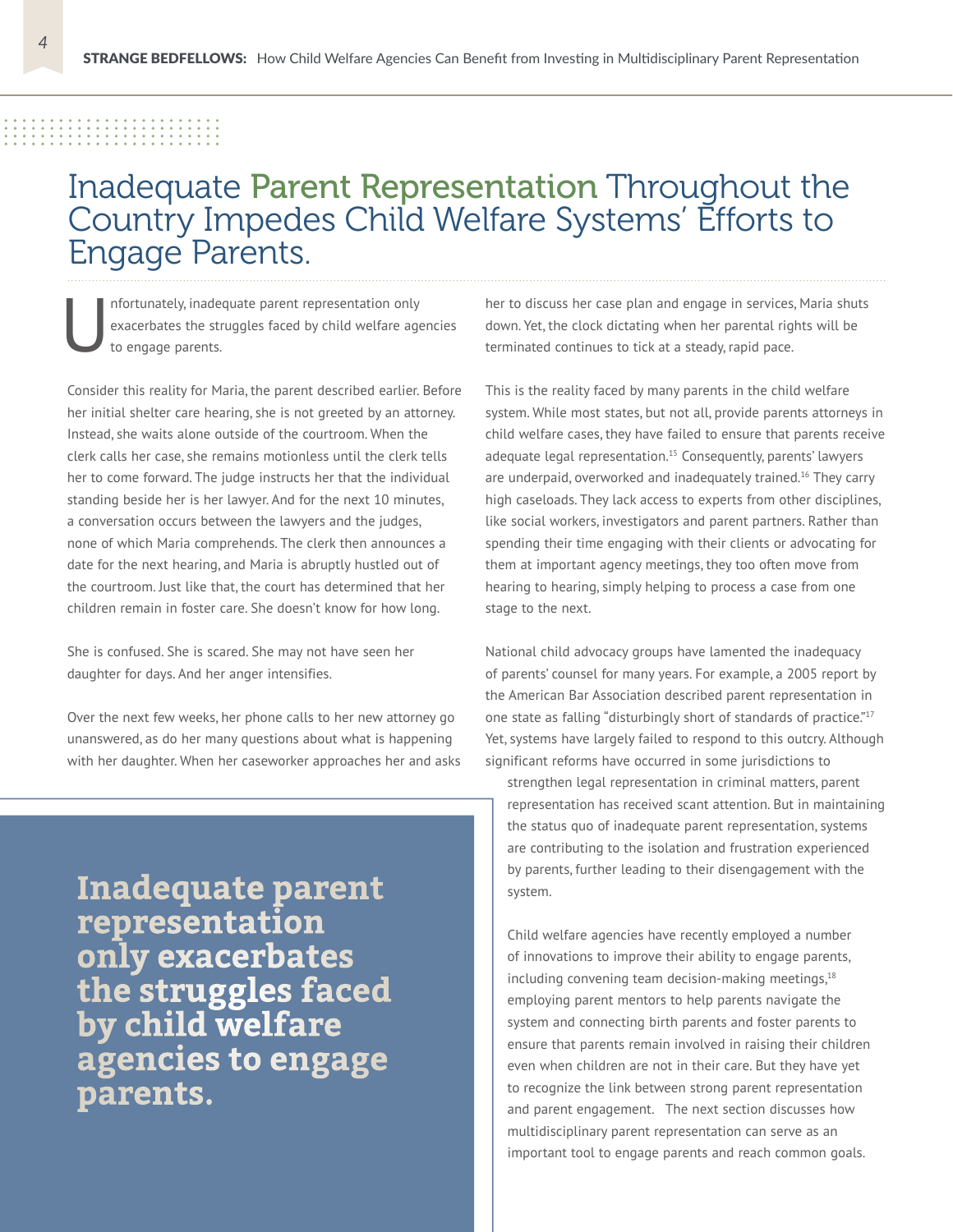#### 

#### Multidisciplinary Legal Representation Can Be an Effective Tool to Engage Parents.

C onsider this alternate reality for Maria. While waiting anxiously in the hallway in front of the courtroom prior to the commencement of her initial shelter care hearing, she is greeted by three members of her new legal team— an attorney, a social worker and a parent mentor. Recognizing her anxiety, her team takes Maria to a private meeting room, where they explain their role, their undivided loyalty to her and their legal obligation to keep their communications confidential unless given Maria's permission. The team also tells Maria about what will happen next in the case, what they will be asking for and what they expect the child welfare agency to request. But most importantly, the team gives Maria a chance to tell her story and to tell them exactly what she wants for herself and her child. Maria has never been given the chance to do this. After the meeting, Maria takes a deep breath and enters the court hearing feeling less angry and more willing to listen to and work with everyone on her case. She feels more willing to engage with the system, knowing that advocates presenting her perspective are on her side and will support her. She also knows that she can rely on her team to advocate for her on an ongoing basis.

Across the country, multidisciplinary parent representation practices, like the one described above, are emerging and place parent engagement at the core of their work. These offices provide parents with the assistance of a team made up of an attorney, a social worker and a parent mentor to help them navigate the child welfare system. Each partner plays a crucial role in helping the parent feel supported and engaged.

The attorney provides quality legal representation to the parent, both inside and outside the courtroom. He or she meets with the client, investigates the facts of the case, counsels the client about the various options and possibilities, advises on what is likely to happen and then zealously advocates for the parent based on the client's goals. The attorney also works with the other players in the case, such as the caseworkers and the children's attorneys, recognizing the need to collaborate around planning for the child and family, while also understanding that there may be times where issues need to be aggressively litigated in the courtroom. Importantly, the attorney, who may be better able to access current information about the family, investigates the

facts of the case and shares relevant information with both the agency and the court to ensure that all players have an accurate understanding about what transpired prior to the filing of the petition. This stands in stark contrast to the typical practice seen across the country.

The social worker on the multidisciplinary team is able to connect with the parent in ways that the agency caseworker cannot because she, unlike the agency caseworker, has undivided loyalty to the parent. Thus, she is able to have honest conversations with the parent about the parent's strengths and challenges and can then work with the parent to find resources to address identified problems. She has more time than the caseworker to locate effective services in the community and then can work closely with the client to access them. The social worker also communicates regularly with the agency caseworker, accompanies the client to agency meetings and ensures that the client's voice is heard.

Finally, the parent mentor, who herself successfully navigated the child welfare system to reunify with her child, provides emotional support to the parent so that her energy can be used productively in service of the legal proceeding. The parent advocate also discusses ways for the parent to productively engage with the system and helps to ensure that the legal team—along with the other players in the system—effectively engage with the parent. The parent advocate provides a consistent reminder to all the stakeholders about the need to tailor the intervention to address the family's identified needs.

Although this new model of parent representation is just emerging, initial data demonstrates the dramatic impact it can have on outcomes for children. For example, the Center for Family Representation (CFR) in New York City,<sup>19</sup> which represents parents using multidisciplinary legal teams, prevented the need for foster care for many children, reduced the length of stay of other children and reduced the rate of children re-entering the system. Data tracked since 2007 demonstrate that more than 50 percent of children of CFR clients avoid foster care placement altogether.<sup>20</sup> Where foster care cannot be avoided, the median length of placement for children of parents served by CFR is just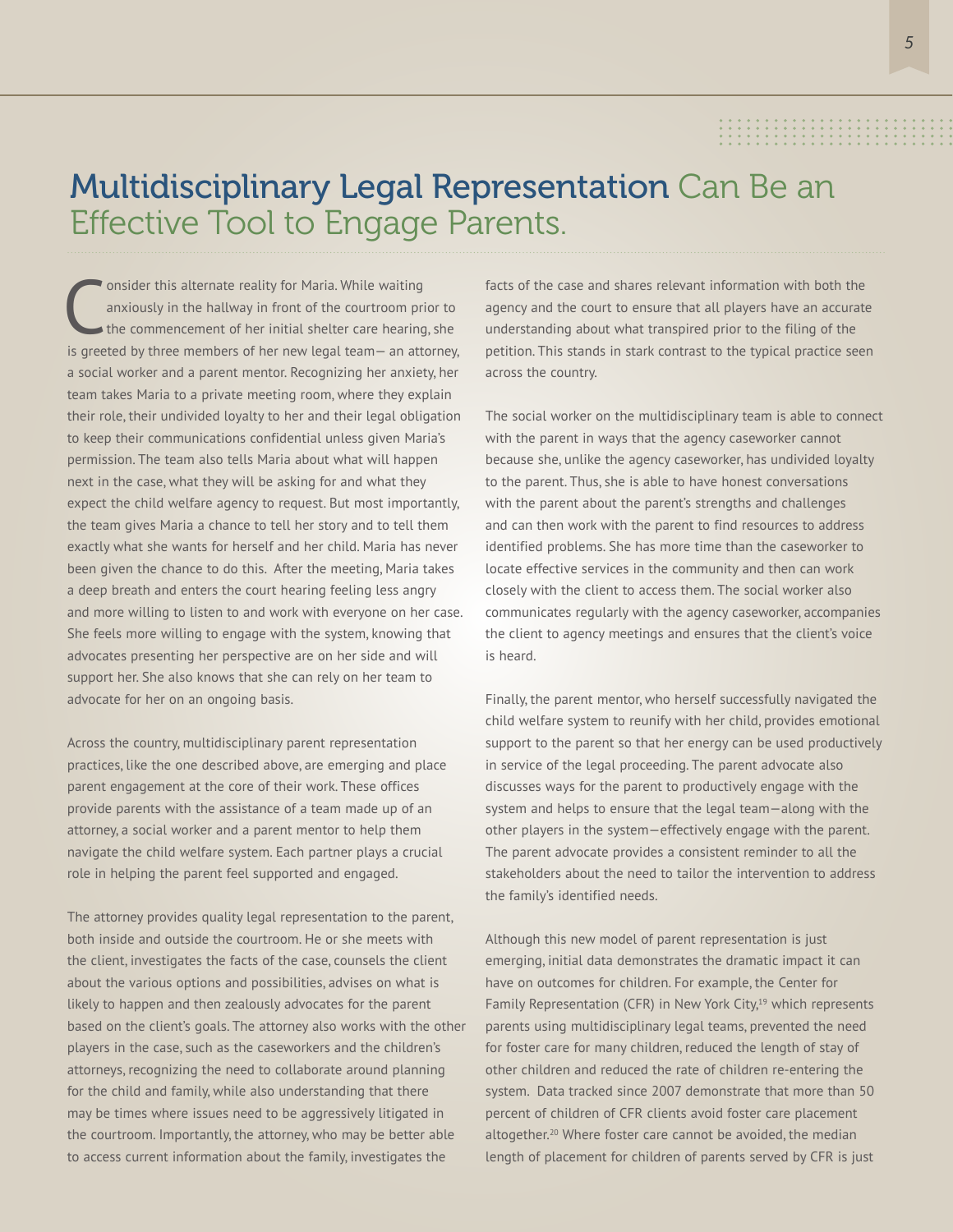five months compared with a citywide average of nearly a year. $21$ Preliminary data also indicate that children of parents served by CFR re-entered the foster care system after their case was closed at a rate of approximately 1 percent, compared with a statewide foster care re-entry rate of 15 percent.<sup>22</sup> Judges working with CFR's multidisciplinary teams noted that because CFR attorneys knew the facts of their cases better and proposed solutions to the court, court orders were better tailored to meet the needs of families<sup>23</sup>

CFR's services are also cost-effective. They cost approximately \$6,500 per family over the entire life of the case, a sum that is vastly less expensive than a single year of foster care for a single child, which can range from \$25,000 to \$60,000 dollars per year, depending on a variety of factors including where and in what kind of setting the agency places the child.24 *Thus, for every child prevented from entering foster care, or for every child whose length of stay is reduced by months, the system can save thousands of dollars*. In fact, since 2007, CFR services have saved the foster care

system more than \$30 million.<sup>25</sup>

The Washington State Office of Public Defense (OPD), which also provides parents with multidisciplinary legal representation, has achieved similar outcomes.<sup>26</sup> During a three-year pilot period, data showed that there was an 11 percent increase in the reunification rate in counties served by OPD.<sup>27</sup> Data also demonstrated that there was a 104 percent increase in the adoption rate and an 83 percent increase in the guardianship rate in the counties served by OPD, demonstrating that this new model improves all types of child welfare outcomes.28 Researchers found that the increased reunification rate resulted in children spending one less month in foster care; the increased adoption and guardianship rates meant that permanency was accelerated by approximately one year. $29$ Commentators observed that, as a result of OPD's work, "[p]arents are more willing to engage in services and work with their agency caseworkers, so there are fewer terminations. When families cannot reunify, OPD attorneys advise clients about adoption with contact and guardianship possibilities, and work to negotiate those outcomes." <sup>30</sup> Thus, even when reunification may not be possible, multidisciplinary parent representation allows and supports parents to be fully engaged in planning for other options for their children.<sup>31</sup>

The initial data suggest that multidisciplinary parent representation can dramatically improve parent engagement, supporting parents to be partners in the child welfare system's efforts to help children, and in doing so, improve outcomes for children. More research must be done to demonstrate the effectiveness of these multidisciplinary models, but the unfortunate reality is that this type of legal representation is rare. Instead, the inadequate parent representation that is prevalent often serves as a major impediment to engaging families, and therefore undermines the goals of child welfare agencies.

This is precisely why child welfare agencies must take the lead in creating awareness and advocating for a better system of representation for parents. Child welfare leaders are keenly aware that even children who need to be separated from parents suffer and that agencies must work diligently to reunify children safely with their parents. And child welfare leaders are aware of the research on poor outcomes of children in foster care, especially those children who age out of the system without ever having achieved permanency, and thus they want to see parents succeed. In short, good child welfare leaders are not interested in adversarial relationships with parents and their attorneys, but instead are interested in ensuring that children—and their parents—get the assistance they need.

> **Good child welfare leaders are not interested in adversarial relationships with parents and their attorneys, but instead are interested in ensuring that children—and their parents—get the assistance they need.**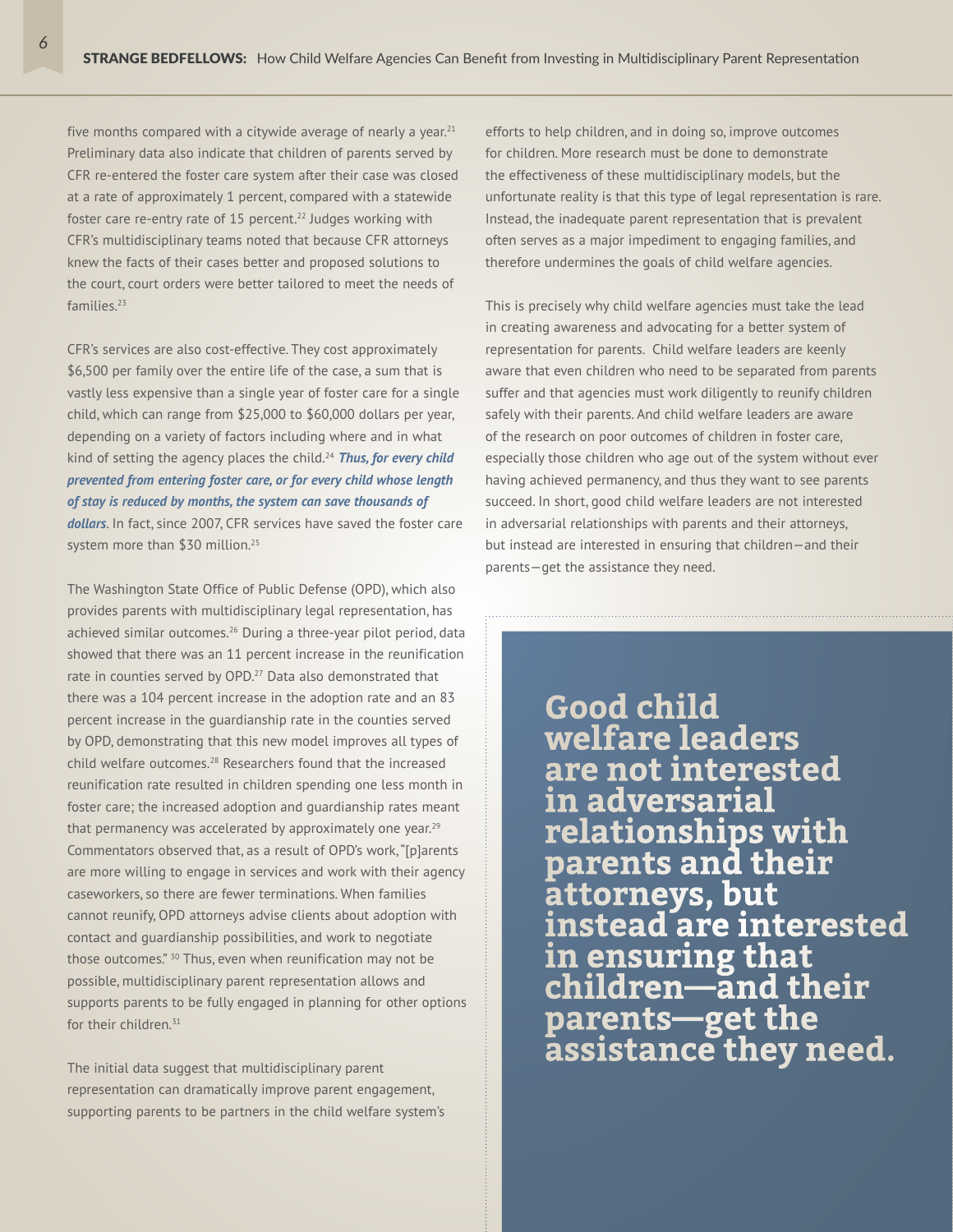#### A Call to Action

t its best, parent representation can be an effective tool in helping to ensure that all voices are heard in the court process and that parents work in partnership with the child welfare system to jointly plan for the well-being and safety of their children. At its worst, ineffective parent representation can lead to the further isolation parents experience and can impede the innovative efforts being made by agencies. In short, child welfare agencies must seize this opportunity to assist families by supporting and investing in this needed service.

What does it mean for agencies to invest in parent representation? At a minimum, agencies must begin to speak out about the importance of parent representation and how effective parent representation promotes many of the same outcomes sought by agencies, including successful permanency for children. When parent representation offices are advocating for increased funding, child welfare agencies should be allies in their efforts, explaining to legislative bodies how effective advocacy for parents is not tangential to ensuring children's safety and well-being, but is, in fact, crucial to a well-functioning child welfare system.

Nationwide, there are models of child welfare agencies advocating for quality representation for parents. For example:

- In Allegheny County, Pennsylvania, the child welfare agency provides **direct funding** for the representation of parents.
- In the District of Columbia, the Child and Family Services Agency has used **Title IV-E waiver funds** to support legal advocacy for parents prior to the filing of the petition.
- In Cuyahoga County, Ohio, the child welfare agency initiated a campaign to strengthen parent legal representation and the **Ohio Supreme Court** has agreed to fund a present representation pilot, expected to start in the spring of 2016. These efforts reflect but a few of the ways in which child

welfare agencies can take the lead to address this important issue.

Think back to Maria's story and how the quality of legal representation can affect the trajectory of Maria's case. And think about whether child welfare systems will be able to achieve the best outcomes possible if parents like Maria do not receive adequate legal representation, and therefore, do not fully engage with the system. That is the question before us. And that is the call to action child welfare agencies must answer.

**At a minimum, agencies must begin to speak out about the importance of parent representation and how effective parent representation promotes many of the same outcomes sought by agencies, including successful permanency for children**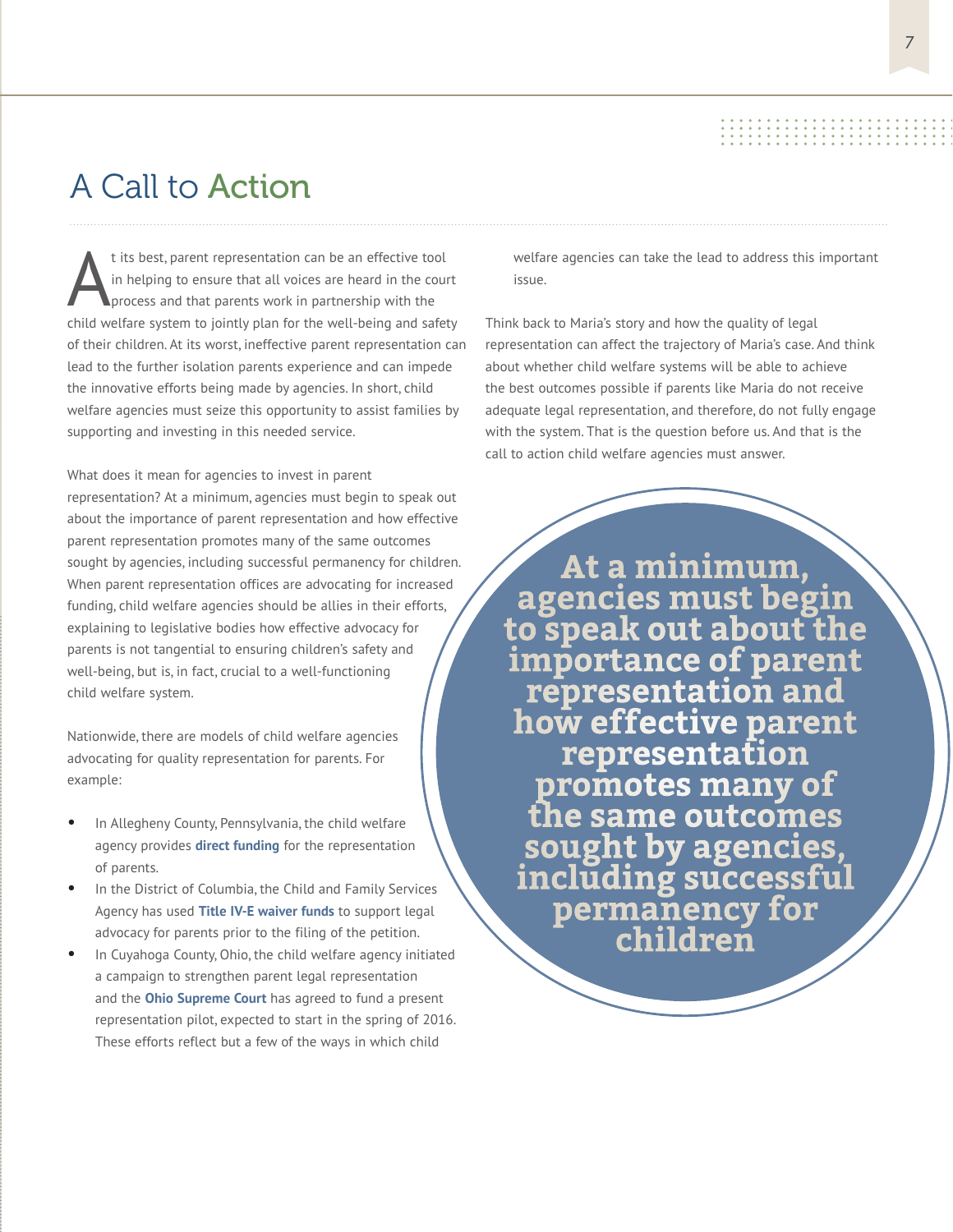### Endnotes

- 1. See, e.g., *Santosky v. Kramer,* 455 U.S. 745, 753-754; 102 S. Ct. 1388; 71 L. Ed. 2d. 599 (1982).
- 2. See 42 U.S.C. § 671(a)(15); 42 U.S.C. § 672(a)(2)(A)(ii).
- 3. Rice, K. & Girvin, H. (2014). Engaging families, building relationships: Strategies for working across systems from a social exchange perspective. *Advances in Social Work*, *15*(2), 306–317; *Family Reunification: What the Evidence Shows*. (June 2011). Child Welfare Information Gateway; Cheng, T.C. (2010). Factors associated with reunification: A longitudinal analysis of long term foster care. *Children and Youth Services Review*, *32*(10), 1311–1316.
- 4. Rice & Girvin (2014); Gladstone, J. et al. (2012). Looking at engagement and outcome from the perspectives of child protection workers and parents. *Children and Youth Services Review*, *34*(1), 112–118; *Family Reunification: What the Evidence Shows*. (June 2011).
- 5. Cheng (2010).
- 6. Gladstone et al. (2012).
- 7. *Engaging Families in Case Planning.* (September 2012). Child Welfare Information Gateway.
- 8. Ibid.
- 9. *Family Reunification: What the Evidence Shows.* (June 2011).
- 10. Ibid.
- 11. *The Family Engagement Inventory: A Brief Cross-Disciplinary Synthesis.* (August 2014). Child Welfare Information Gateway.
- 12. Darlington, Y., Healy, K. & Feeney, J. (2010). Challenges in implementing participatory practice in child protection: A contingency approach, *Children and Youth Services Review*, *32*(7)1020–1027.
- 13. *Family Reunification: What the Evidence Shows.* (June 2011).
- 14. Darlington et al. (2010).
- 15. For an overview of the ways in which states are inadequately providing parent representation, see Sankaran, V. (2011). No harm, no foul? Why harmless error analysis should not be used to review wrongful denials of counsel to parents in child welfare cases. *South Carolina Law Review, 63*(1), 13–41.
- 16. See, e.g., Minnesota Judicial Branch. (November 2008) *Report of Children's Justice Initiative Parent Legal Representation Workgroup to Minnesota Judicial Council*, available at http://www.leg.state.mn.us/docs/2009/other/090151.pdf (noting that "[t]here is no statewide funding and no standards of practice for attorneys representing parents."); Outley, A. (2004). *Representation for Children and Parents in Dependency Proceedings*, available at http://www.pewtrusts.org/our\_work\_ report detail.aspx?id=49014 (noting that almost three-fourths of court-improvement specialists believed that attorneys for parents were not adequately compensated); Giving overmatched parents a chance [Opinion]. (June 17, 1996). *New York Times*, A14, available at http://www.nytimes.com/1996/06/17/opinion/giving-overmatched-parents-a-chance.html (observing that "parents are generally stuck with harried court-appointed lawyers who are juggling many cases, and who often show up unprepared and late for hearings."); Appellate Division First Department Committee on Representation of the Poor. (2001). *Crisis in the Legal Representation of the Poor*, available at http://www.courts.state.ny.us/press/old\_ keep/1ad-rep-poor.shtml (writing that "[a]s a result of shamefully low rates of compensation of assigned counsel, lack of resources, support and respect, inadequate funding of institutional providers, combined with ever-increasing caseloads, New York's poor are too often not being afforded the 'meaningful and effective' representation to which they are entitled.").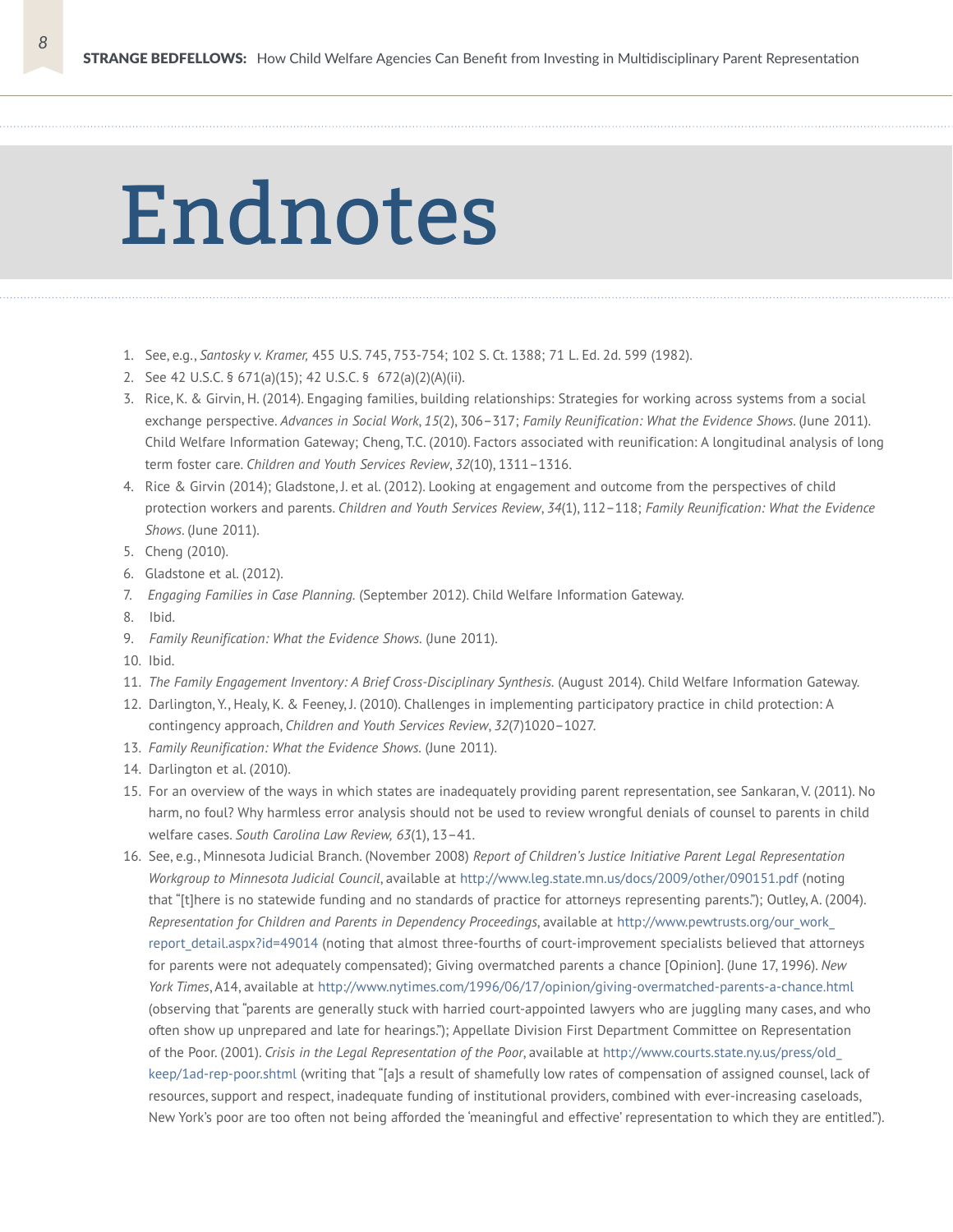- 17. *Michigan Court Improvement Reassessment*. (2005). Muskie School of Public Service & ABA Center on Children and the Law, available at http://muskie.usm.maine.edu/Publications/cf/MI\_CourtImprovementProgramReassessment.pdf. The report further noted that parents reported that "their attorneys do not return phone calls or provide parents with their phone numbers, do not explain what is going on in their cases, do not give parents a chance to tell their side of the story at court hearings, and make deals without consulting them. Parents describe talking to their attorneys for only a few minutes before their hearings."
- 18. The Annie E. Casey Foundation has played a pivotal role in spreading team decision-making across the country. See The Annie E. Casey Foundation. (2002). *Involving the Family and Community in Child Welfare Decisions*, available at http://www. aecf.org/resources/team-decisionmaking-involving-the-family-and-community-in-child-welfare-dec/, for more information about this work.
- 19. More information about the Center for Family Representation is available at http://www.cfrny.org.
- 20. See Center for Family Representation. *Our Results*, available at http://www.cfrny.org/about-us/our-results/.
- 21. Center for Family Representation. *Our Results*.
- 22. Thornton, E. & Gwinn, B. (2012). High-quality legal representation for parents in child welfare cases results in improved outcomes for families and potential cost savings. *Family Law Quarterly*, *46*(1), 139–154.
- 23. Thornton & Gwinn (2012).
- 24. Thornton & Gwinn (2012).
- 25. Center for Family Representation. *Our Results*.
- 26. More information about the Parent Representation Program at OPD can be found at http://www.opd.wa.gov/index.php/ program/parents-representation.
- 27. Thornton & Gwinn (2012). p. 147.
- 28. Thornton & Gwinn (2012). p. 147.
- 29. Thornton & Gwinn (2012). p. 147.
- 30. Thornton & Gwinn (2012). p. 148.
- 31. In Part I of this Series, the article detailed outcomes of several multidisciplinary efforts, including the Detroit Center for Family Advocacy, which provides multidisciplinary parent representation prior to the filing of a petition. Not one of the 112 children served by the Center during its three year prevention pilot period entered foster care. For more information about this prevention model, see Sankaran, V. S. & Raimon, M. L. (2014). *Case Closed: Addressing Unmet Legal Needs & Stabilizing Families*. Center for the Study of Social Policy, available at http://www.cssp.org/reform/child-welfare/Preventive-Legal-Representation.pdf.